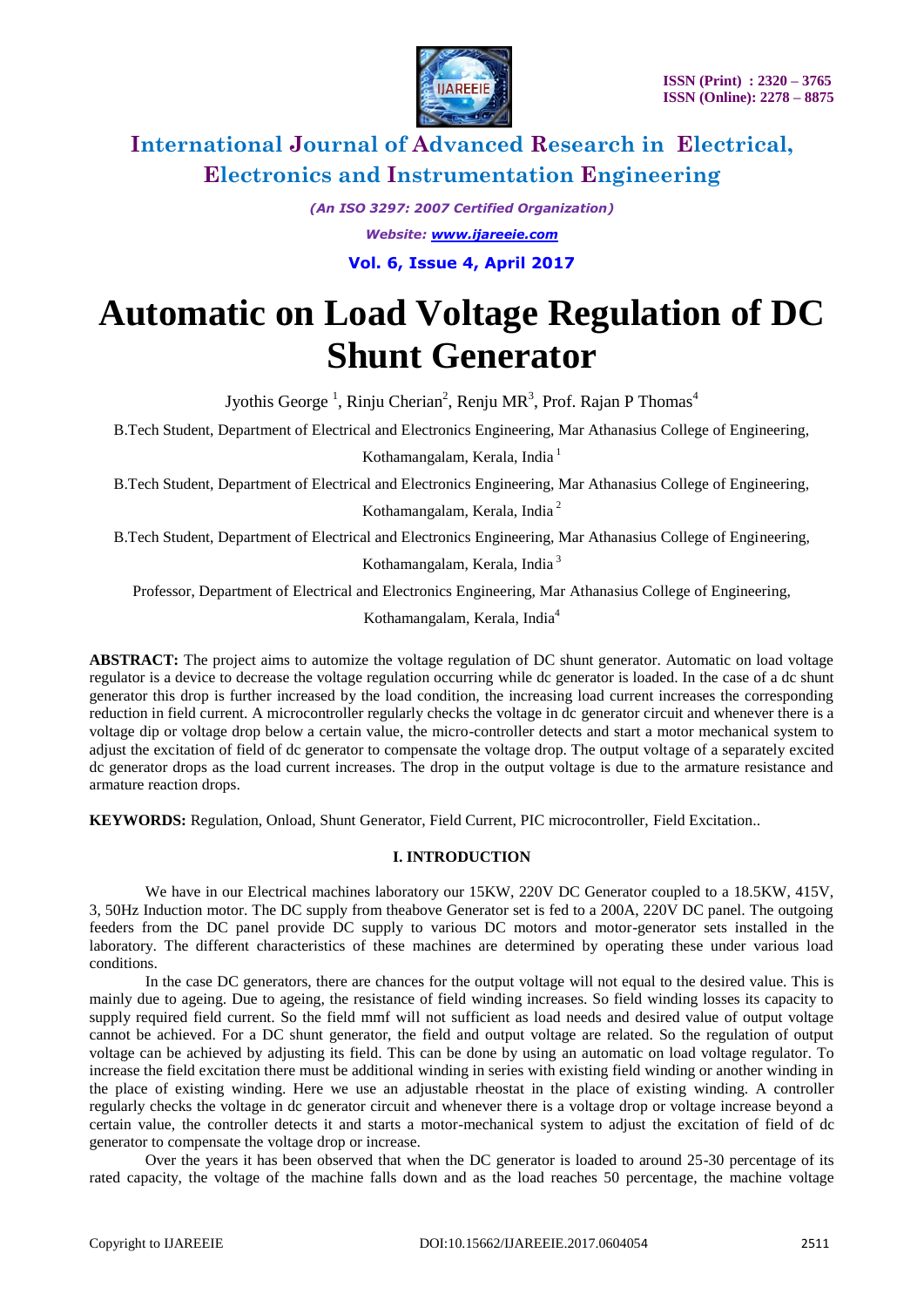

*(An ISO 3297: 2007 Certified Organization)*

*Website: [www.ijareeie.com](http://www.ijareeie.com/)*

### **Vol. 6, Issue 4, April 2017**

rapidly drops and the machine refuses to handle any load. The problem has been studied in detail and the solution is to have an Automatic Voltage Regulation and this project deals with the same.

### **II. RELATED WORK**

### **A. Automatic Voltage Regulation of DC Shunt Generators**

Regulation involves the adjustment of field excitation. A simple method of voltage regulation by automatic adjustment of field excitation making use of transistor circuitry is discussed. The added advantage of this method is that by the simple adjustment of circuit parameters the characteristics of a compound generator can be achieved. Experimental results prove the effectiveness of the method. From the experimental results obtained and by the considerations of the circuit diagram it is obvious that the method is extremely exible and involves no complications, while it gives very good and consistent results.Considering the economic factors it is evident that thecost of all the elements of the circuit is not even 10 percent of the total cost of compounding a shunt generator constant to achieve the same end, while as compared to other feedback devices it is even cheaper and still more exible.

#### **B. Design and Construction of Automatic VoltageRegulator for Diesel Engine Type Stand-alone Synchronous Generator**

The automatic voltage regulator(AVR) is widely used in electric power field to obtain the stability and good regulation of the electric system. The characteristics of alternator output required are constant voltage and constant current. To get the constant output, alternator field excitation is controlled by AVR. The AVR maintains the constant voltage up to certain level of load current independently of generator speed and load. The design and construction of excitation for synchronous generator introduce electronic control technology. The constructed circuit will improve the overall effectiveness of the synchronous generator.This includes the more accurate measurement of voltage and current, as well as improving the response time and system stability. The automatic voltage regulator is designed with electronic control circuit technology using SCR. To study the advanced features of excitation control system and to improve the industrial consumer product with SCR.

#### **C. Automatic voltage regulator using an AC voltage voltage converter**

Voltage sags and extended under voltages are one of the main concern of industry today. These voltage sags could cause a high negative impact on productivity, which is certainly an undesirable aspect in industrial and commercial application. Current tap changing transformers are used in distribution system has proven to be inadequate in solving these problem related to line regulation. A solution to this problem is to install an ac voltage-voltage converter that has been developed primarily for voltage sag correlation. This system incorporates high-speed insulated gate bipolar transistor switching technology and was designed to provide the speed and efficiency required by industrial customers. The feasibility of the ac voltage-voltage converter for voltage sag the system will provide the exibility of installation with or without the incorporation of tap changing transformer simulation result shows the operation involved in voltage sag correlation of the ac voltage-voltage converter. A single phase system can be rapidly developed into a three phase converter system based on the exact principal of operation.

### **III. PROPOSED METHODOLOGY**

Now days, there are a number of techniques which are purposefully used and are being build up for voltage regulation.We design "automatic onload voltage regulator" using LCD Display and Keypad." in which a PIC microcontroller is used for check the output voltage and correspondingly indicated on LCD and a buzzer is on. The Fig (a) shows the block diagram of an "automatic onload voltage regulator."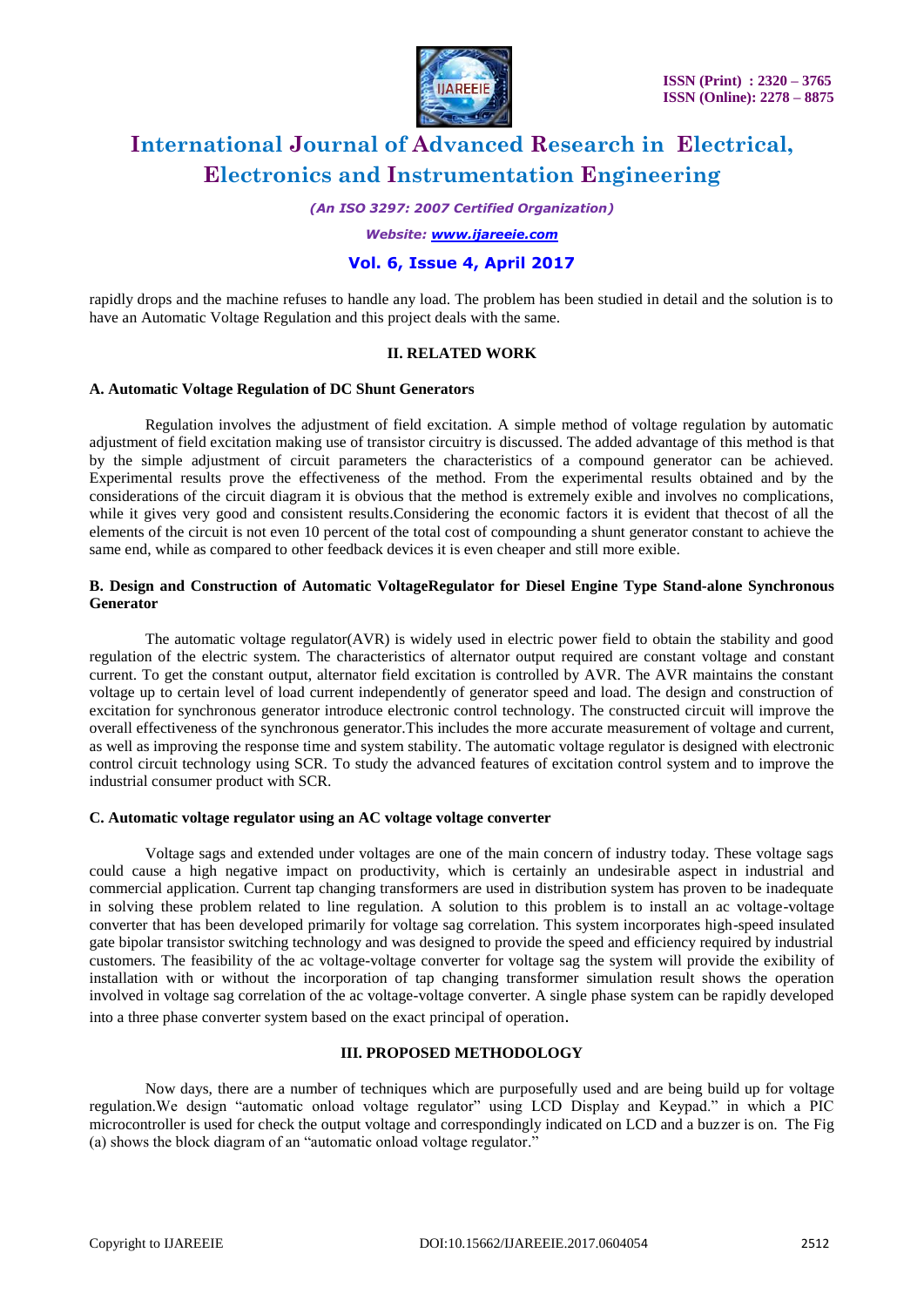

*(An ISO 3297: 2007 Certified Organization)*

*Website: [www.ijareeie.com](http://www.ijareeie.com/)*

## **Vol. 6, Issue 4, April 2017**



**Fig 3.1 Block Diagram of Proposed System**

The Hardware components which include,

- . PIC Microcontroller
- . LCD Display
- . Shunt Generator
- . Induction motor
- . Rheostat
- . Motor Driver IC
- . Resistors
- . Alarm circuit
- . Power supply of +12V,+5V
- . DC motor

To give a brief description of the project, The fig (a) shows the block diagram of "Solar Powered Grass Cutting Machine". This design contains a microcontroller, regulator mechanism. Adding these elements together, we get our automatic regulator. The goal was to let our control circuit to take the difference of the output voltage and preset voltage, so that correctly detect the variation and adjust the field rheostat mechanism by this work. For inserting a preset voltage value we use Keypad. The programing was done in MP Lab and Proteus by using PIC16F877 IC. Automatic on-load voltage regulator works on the principle of feedback mechanism. Here an Arduino continuously checks the output voltage of a DC shunt generator and makes this voltage to desired value by means of a motor-rheostat assembly.Here resistors are used as voltage divider. They are connected to the output of the DC shunt generator. They convert the output voltage to an equivalent voltage under 5V and give it as the input of PIC. Driver IC is an integrated circuit chip which is used to control motors in autonomous robots. It receives signal from PIC and rotates the DC motor clockwise or anticlock- wise. DC motor is an electrical machine that converts direct current electrical power into mechanical power. Here DC motor is used to produce mechanical power for varying the resistance of field rheostat. DC motor increases or decreases the resistances and therefore the field current also. So it can produce the required field current for the desired output voltage. Here field rheostat act as a separate field winding. Its resistance can be varied according to the need of the field current by means of an PIC-motor assembly. By adjusting the field current we can obtain the desired output voltage.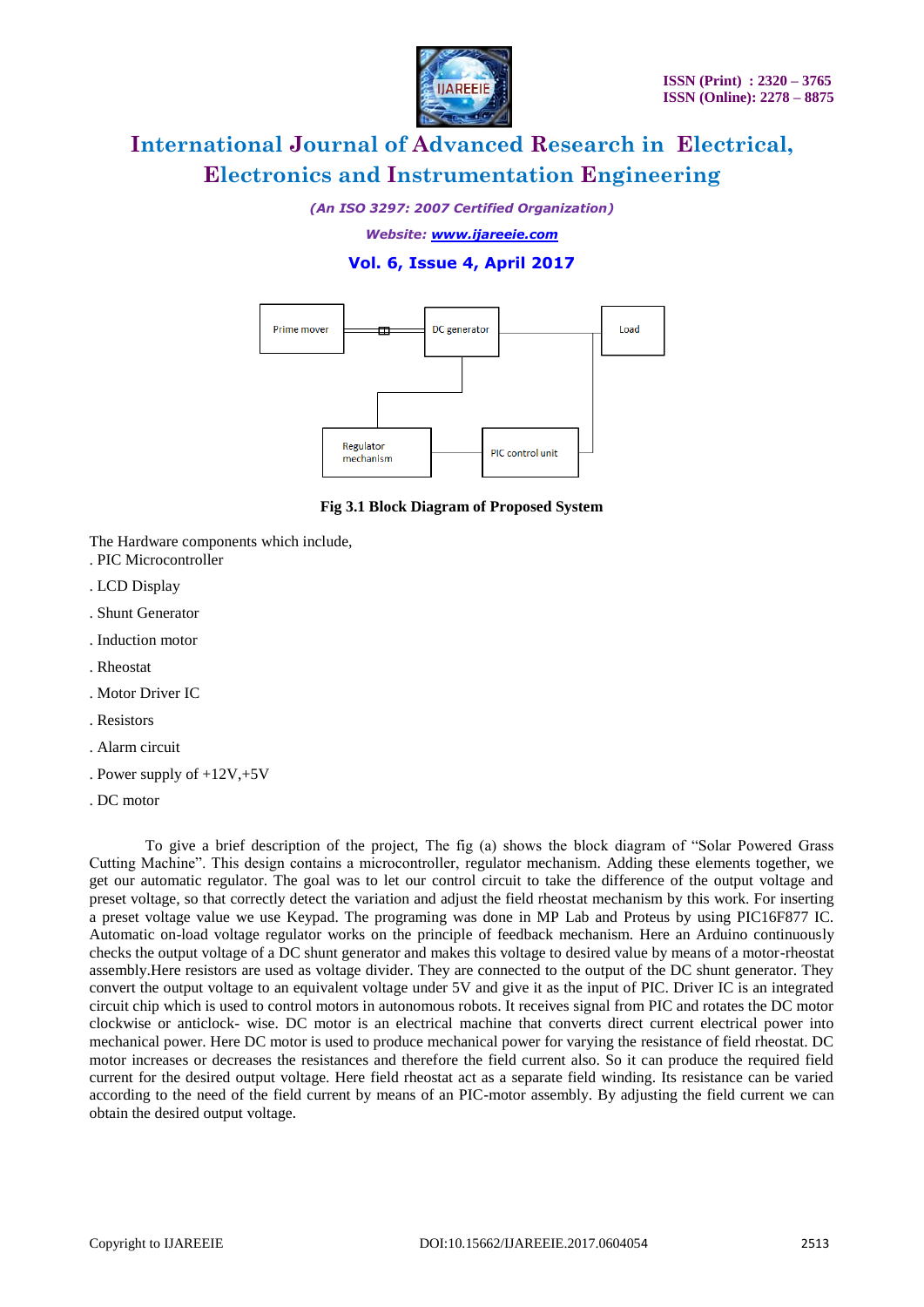

*(An ISO 3297: 2007 Certified Organization)*

*Website: [www.ijareeie.com](http://www.ijareeie.com/)*

### **Vol. 6, Issue 4, April 2017**

### **IV. RESULTS AND DISCUSSION**

### **A. Overall Hardware Kit**



Fig 4(a) shows the overall hardware kit which includes some components like Buzzer, PIC microcontroller and Keypad and a relay circuit used for this project.

### **B. Experimental circuit diagram**



Fig 4(b) shows circuit diagram with the control circuitary shown above. From this we can done the experiment and tabulate the readings for further analysis.

### **C. Experimental setup in lab**



Fig 4(d) shows the experimental setup in the lab.